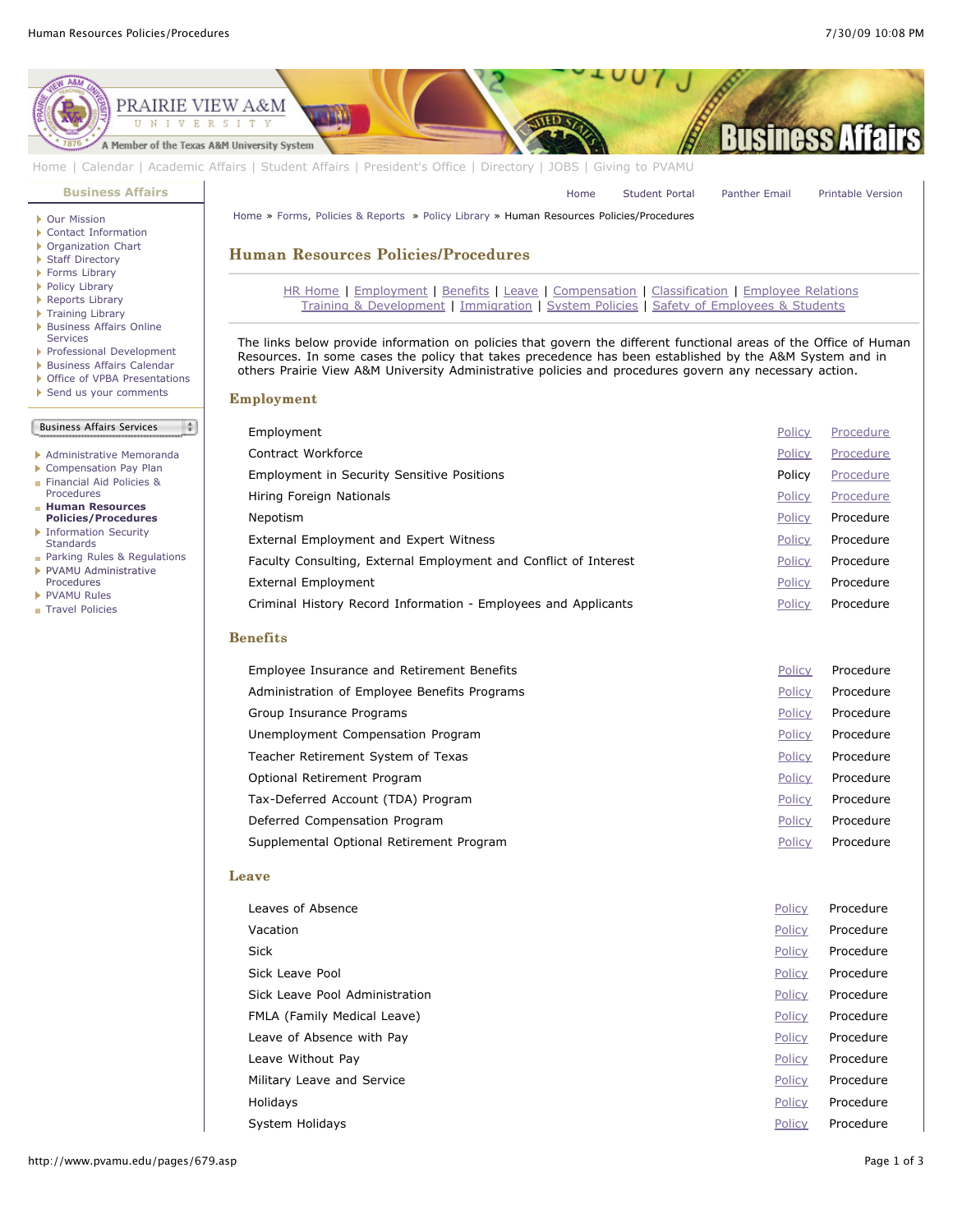| Longevity & State Service                                  | Policy        | Procedure |  |
|------------------------------------------------------------|---------------|-----------|--|
| <b>Workers Compensation</b>                                | Policy        | Procedure |  |
| Leave of Absence with Pay                                  | Policy        | Procedure |  |
| Annual & Sick Leave                                        | Policy        | Procedure |  |
| Compensation                                               |               |           |  |
| Compensation Administration                                | Policy        | Procedure |  |
| Fair Labor Standards                                       | Policy        | Procedure |  |
| Longevity & Hazardous Duty Pay                             | Policy        | Procedure |  |
| Extended Pay Plan                                          | Policy        | Procedure |  |
| State Employee Organization Membership Fees                | Policy        | Procedure |  |
| Direct Deposit of Payroll Payments                         | Policy        | Procedure |  |
| Overtime                                                   | Policy        | Procedure |  |
| Establishing, Changing & Updating Budgeted Positions       | Policy        | Procedure |  |
| Classification                                             |               |           |  |
| Classified Pay Plan                                        | Policy        | Procedure |  |
| <b>Employee Relations</b>                                  |               |           |  |
| Employee Complaint & Appeal Procedures                     | <b>Policy</b> | Procedure |  |
| Complaint & Appeal Procedures for Faculty Members          | Policy        | Procedure |  |
| Complaint & Appeal Process for Nonfaculty Employees        | Policy        | Procedure |  |
| Employee Promotion                                         | <b>Policy</b> | Procedure |  |
| Employee Transfer                                          | <b>Policy</b> | Procedure |  |
| Acceptance of Personal Gifts by an Employee                | Policy        | Procedure |  |
| Employee Registering as Students                           | Policy        | Procedure |  |
| <b>Training &amp; Development</b>                          |               |           |  |
| Staff Development Program                                  | Policy        | Procedure |  |
| <b>Employee Training</b>                                   | Policy        | Procedure |  |
| Required Employee Training                                 | Policy        | Procedure |  |
| Immigration                                                |               |           |  |
| Employment of Foreign Nationals                            | <b>Policy</b> | Procedure |  |
| <b>Safety of Employees and Students</b>                    |               |           |  |
| Drug and Alcohol Abuse                                     | <b>Policy</b> | Procedure |  |
| Drug and Alcohol Abuse and Rehabilitation Programs         | Policy        | Procedure |  |
| Alcoholic Beverages                                        | Policy        | Procedure |  |
| HIV/AIDS in the Workplace and Learning Environment         | <b>Policy</b> | Procedure |  |
| Smoking                                                    | Policy        | Procedure |  |
| Appointment, Commissioning and Authority of Peace Officers | <b>Policy</b> | Procedure |  |
| <b>Firearms</b>                                            | <b>Policy</b> | Procedure |  |
| <b>Emergency Management</b>                                | Policy        | Procedure |  |

**C**[Back to top](http://www.pvamu.edu/pages/679.asp#Top)